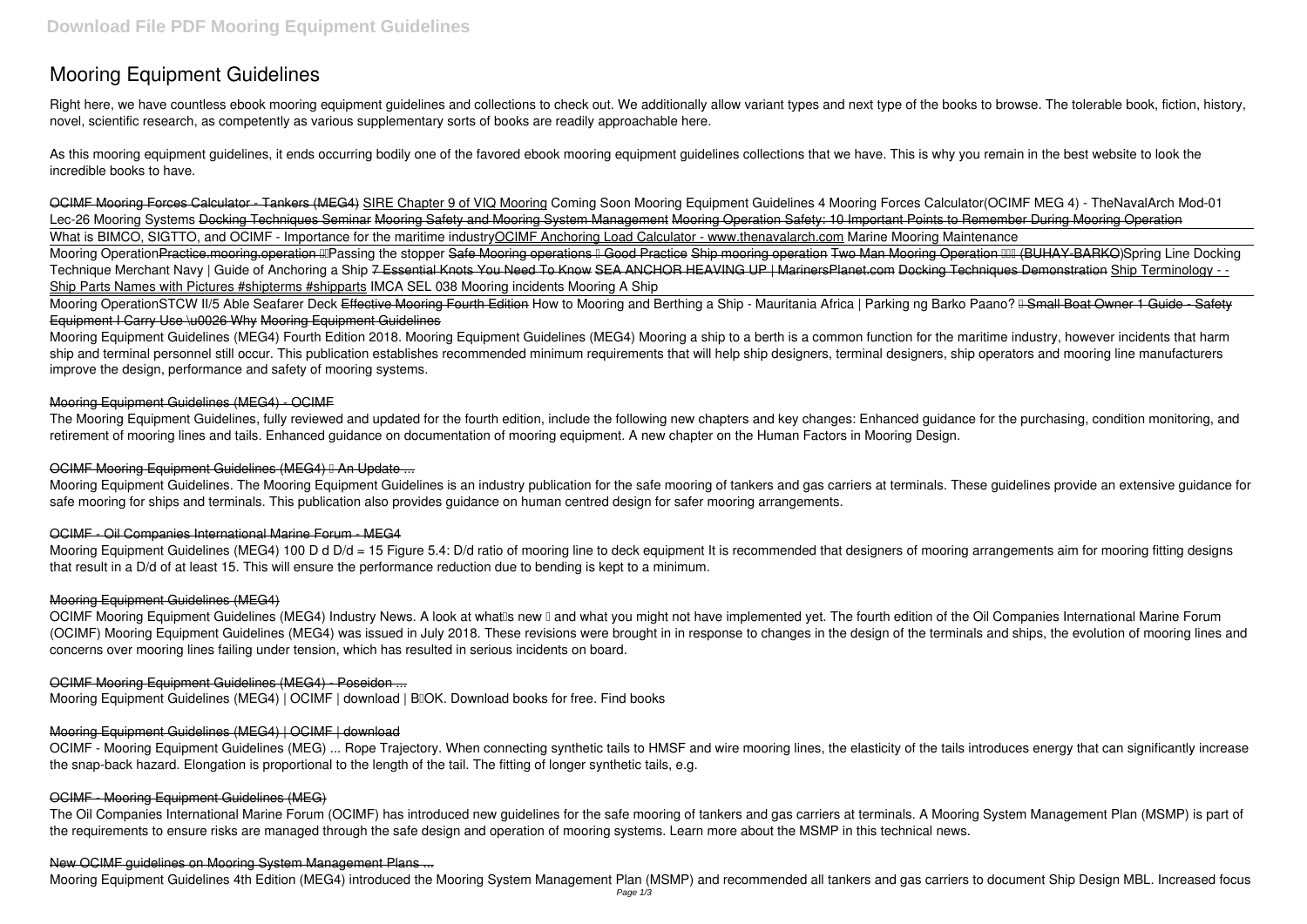is also put on human-centric design principles, a systematic approach to design and verification of mooring equipment, and a holistic application to managing mooring lines.

# Safe mooring for gas carriers, chemical and oil tankers ...

'Mooring the world' In response to the current COVID-19 situation in the UK, I wanted to take this opportunity to reassure you that Eye Marine has implemented a number of precautionary actions and following Government guidelines to ensure that we can continue offering the best service for you, whilst keeping our team safe.

Each mooring equipment is specified by its Safe Working Load (SWL), which is what we need to determine. OCIMF provides a simple approach to calculating the SWL once environmental forces are calculated. OCIMF proposes calculation of a parameter called the **IShipIs Design MBLI**.

#### mooring equipment - EYE Marine - Marine Mooring Specialists

Mooring Equipment Guidelines is an industry publication for the safe mooring of tankers and gas carriers at terminals. The publication provides clear and concise guidance for ship and terminal designers, ship operators and mooring line manufacturers on safe mooring system design, with an emphasis on the safety of ship and terminal personnel.

#### Mooring Equipment Guidelines (MEG4), 4th Edition 2018

MEG4 provides the below guidelines for a generic mooring line layout. Breast mooring lines should be at an angle less than 15 o to the perpendicular axis of the ship. Spring mooring lines should be at an angle less than 10 o to the side of the ship. Maximum vertical angles of 25 degrees should be assumed for the lightest ballasted condition.

Mooring Line: HMSF 44mm Jacketed 275m length MBL = 137 tonnes Life expectancy = 8 years Source: https://assets.digital.cabinetoffice.gov.uk/media/56b8c217e5274a036900001 3/MAIBSafetyBulletin\_1-2016.pdf

#### OCIMF MEG-4 and Mooring Design of your vessels - Part I ...

The scope of the draft new guidelines is limited to the design of mooring arrangements and the selection of mooring equipment. In this context, the title of the guidelines has been modified as Guidelines on the design of safe mooring arrangements and the selection of appropriate mooring equipment and fittings for safe mooring.

# Guidelines for safe mooring discussed at IMO Sub-Committee ...

The Mooring Equipment Guidelines establish recommended minimum requirements to help ship designers, terminal designers, ship operators and mooring line manufacturers improve the design, performance and safety of mooring systems.The fourth edition (MEG4) was published in June 2018.

OCIMFIs Mooring Equipment Guidelines (MEG) was first published in 1992 and is an industry publication for the safe mooring of tankers and gas carriers at terminals, thereby also summarizing the concerns and requirements of major oil companies.

#### An introduction to MEG4 on Vimeo

2.1 This document describes the guidelines which will be used by GL Noble Denton for the approval of moorings, including: a. Offshore catenary or taut leg moorings of mobile offshore units (MOU) b. Offshore catenary or taut leg mooring of floating offshore installations (FOI) c. Inshore mooring of MOUs and FOIs, e.g. for stacking d.

#### 0032/ND Guidelines for Moorings - DNV GL

# Calculating a Ship's Design MBL using OCIMF MEG-4 ...

# Ocimf & Mooring Equipment Guidelines (meg) [1430zjp2ro4j]

This third edition provides a major revision and update to the original content and reflects changes in ship and terminal design, operating practices and advances in technology. These guidelines cover the minimum recommended OCIMF mooring requirements.